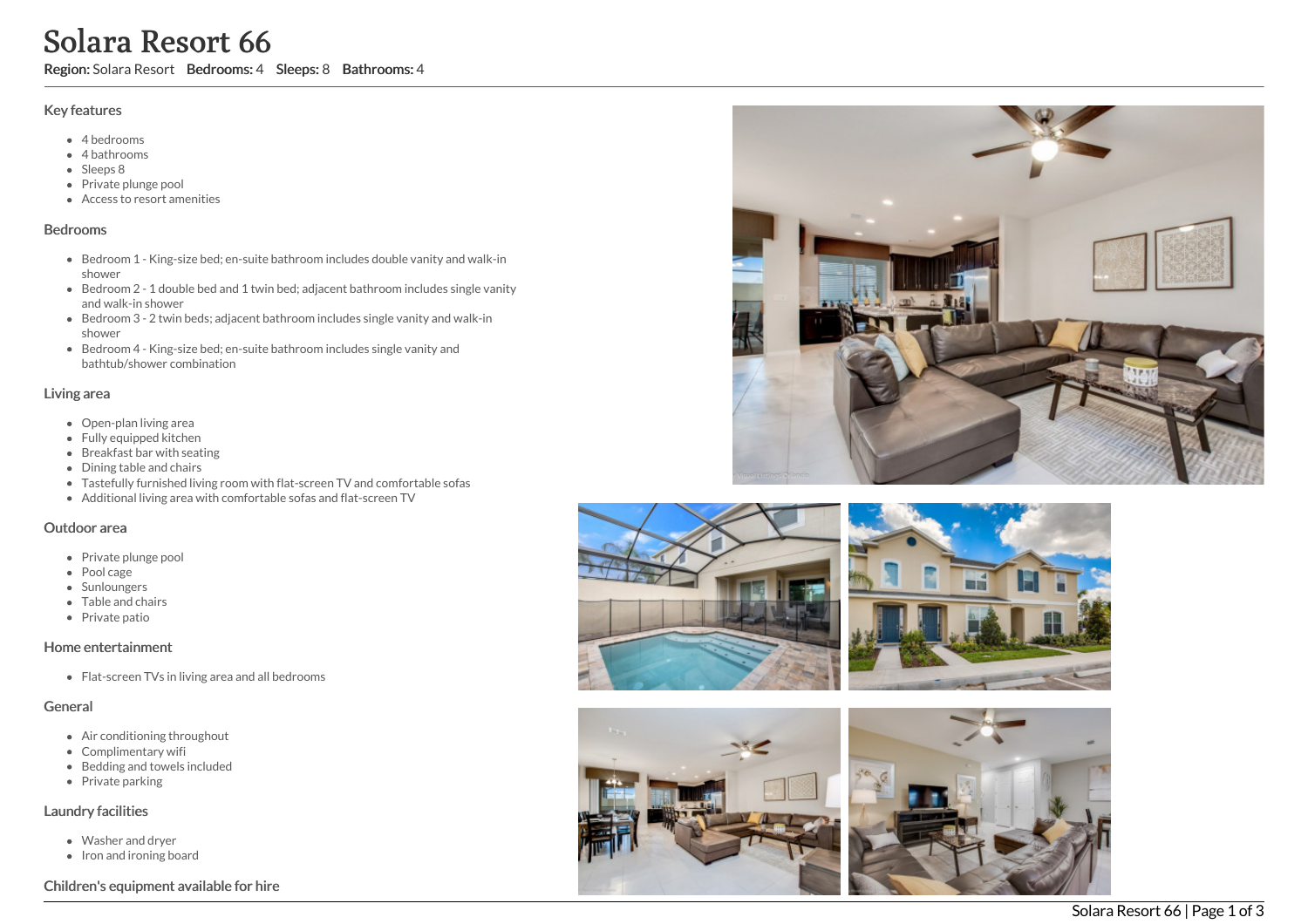- $\bullet$  Crib
- Stroller
- $\bullet$  High chair
- Pack and play

## Resort facilities

Located just 8 miles from Disney, Solara Resort is a brand new, exclusive resort offering guests a wide range of luxury amenities for an unforgettable holiday experience. Whether you choose to relax and unwind poolside in your own private cabana, enjoy a drink at the Tiki Bar or take a break at the Gelato cafe - Solara is the perfect place for relaxing under the Florida sun. At the centre of the resort you will find the Clubhouse, which features an extensive water complex with activities to suit the whole family. Kids can enjoy the splash pad and water slide but for the more adventurous, there is the FlowRider wave simulator with an expert team on site to teach you how to surf! Solara also benefits from a range of sporting facilities including a fitness center, sports courts, walking trails and a soccer field. When it $\tilde{A}$  $\phi$  $\tilde{a}$ , $\phi$ s finally time for a break, guests can relax in the top quality restaurants, cafes and bars available to everyone.

# Places of interest

- Airport 31 miles
- Disney World 8 miles
- Seaworld 18 miles
- Universal Studios 23 miles
- Legoland 30 miles
- Beaches (Cocoa Beach) 79 miles